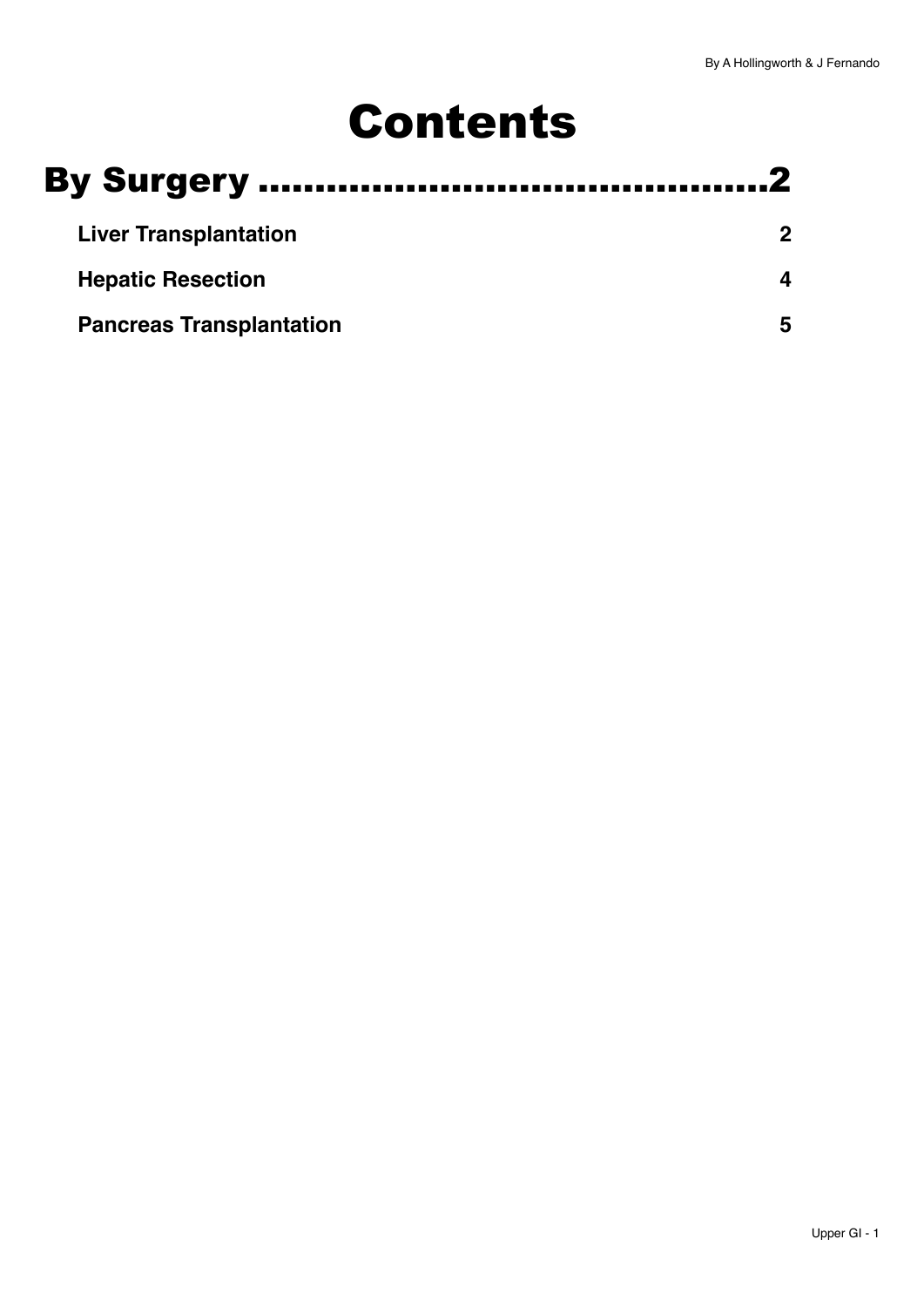# <span id="page-1-0"></span>By Surgery

# <span id="page-1-1"></span>Liver Transplantation

- 4-10hr surgery
- all ages from paeds to >70yr olds
- indications:
	- ‣ cirrhotic disease
	- ‣ cancers
	- ‣ cholestatic disease
	- ‣ acute liver failure
	- ‣ others eg budd-chiari, failure prev transplant
- potential benefit 10-20yrs

## Preoperative Management

- either have acute or end-stage hepatic failure
- most common cause = end stage hepatitis C cirrhosis
- scoring system = model for end stage liver disease (MELD)/paediatric end stage liver disease (PELD):
	- $\rightarrow$  informs risk of dving while awaiting transplant
		- ‣ MELD (>12yrs) (BIC):
			- bili
			- INR
			- creatinine
		- ‣ Child Pugh:
			- bili
			- albumin
			- INR
			- Ascites
			- Encephalopathy

- history: varices, ET-OH intake

- PMHX;
	- ‣ diabetes,
	- ‣ pHTN not CI to transplant but mortality ↑s
		- $\rightarrow$  ie >55mmHg (severe pHTN = 100% mortality
	- ‣ other organ dysfunction
- examination;
	- ‣ jaundice,
	- ‣ ascites,
	- ‣ pleural effusions,
	- ‣ hypotension,
	- ‣ cardiac failure,
	- $\rightarrow$  poor nutritional state  $+$  decreased muscle mass,
	- ‣ **portopulmonary syndromes** (right ventricular failure from severe portal & pulmonary hypertension),
	- ‣ **hepatopulmonary syndromes** 
		- ie triad liver disease, hypoxaemia on RA, pulmon vascular dilatation
		- not a CI may resolve post transplant
- investigations;
	- ‣ bloods:
		- hyponatraemia (correct <125),
		- coagulopathy, low platelet count generally not corrected pre-op unless severe
			- $\mapsto$  little relation with intra-op blood loss surprinsgly
		- fibrinolysis, anaemia
	- ‣ ECHO, CXR
	- ‣ PFTs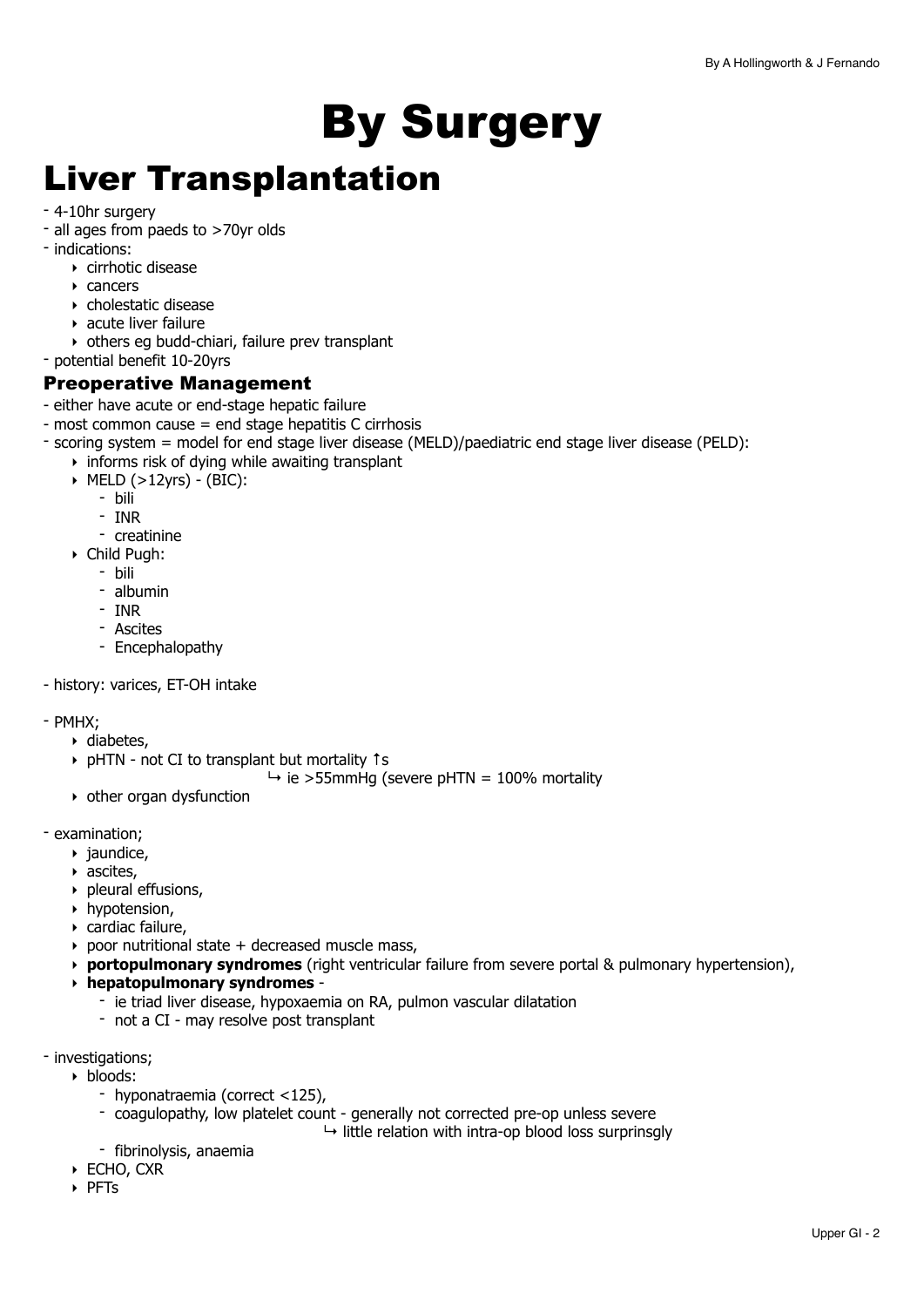- ‣ formal pulmon artery studies if suspect pHTN
- ‣ stress cardiac tests eg exercise, stress ECHO
- ‣ CPET for high risk/marginal cases
- blood products; 10U cross-match, 12 FFP

### Intraoperative Management

- establish IV access pre-induction
- standard induction
- $-$  fulminant liver failure = raised ICP (manage standard neuro cares  $+/-$  indwelling iCP monitoring)
- invasive monitoring
- desflurane maintenance lowest hepatic metabolism
- avoid N2O
- actively warm
- transfuse blood:FFP (1:2) target HCT 0.26-0.32
- monitoring coag's frequently and TEG
- maintain glucose with IV dextrose
- methylprednisolone given prior to graft reperfusion
- monitor Ca2+ closely
- use cell salvage
- use anti-fibrinolytic (transexamic acid 15mg/kg bolus -> 5mg/kg/hr)
- venovenous bypass VVB
	- ‣ used in some centres
	- $\rightarrow$  some surgery may clamp portal vein, hepatic artery & IVC  $\Rightarrow$  ↓↓VR to heart
	- ‣ cirrhotic tolerate better as established collateral flow
	- ‣ VVB limits CVS instability by providing a bypass:
		- lines (femoral and RIJ -> 21Fr)
	- $\rightarrow$  flow through bypass  $\sim$  20% of CO
- haemodynamic instability from:
- 1. cardiac involvement (alcoholic cardiomyopathy)
- 2. pericardial effusion
- 3. systemic vasodilation

#### **Stage 1**

- laparotomy
- dissection
- slings placed around major vessels

#### **Stage 2**

- anhepatic phase
- division of hepatic artery, portal vein, hepatic vein, bile duct
- removal of liver and part of IVC -> anastomoses of donor and recipient vena cava and portal vein
- VR severely compromised -> haemodynamic instability
- venovenous bypass (femoral to RIJ) to help
- see:
	- ‣ ↑ing coagulopathy no hepatic clotting factors produced
	- $\rightarrow$  1 ing lactate  $\rightarrow$  acidaemia
	- ‣ ↓Ca blood transfusion & citrate accumulation
	- ‣ ↓BSL absent gluconeogenesis
	- ‣ ↓Mg

#### **Stage 3**

- post-reperfusion phase
- re-establishment of blood flow through liver (portal vein to IVC)
- Prior to reperfusion:
	- ‣ methylprednisolone 10mg/kg protects against reperfusion injury
	- ‣ Ca cover sudden rush of hyperkalaemic fluid into circulation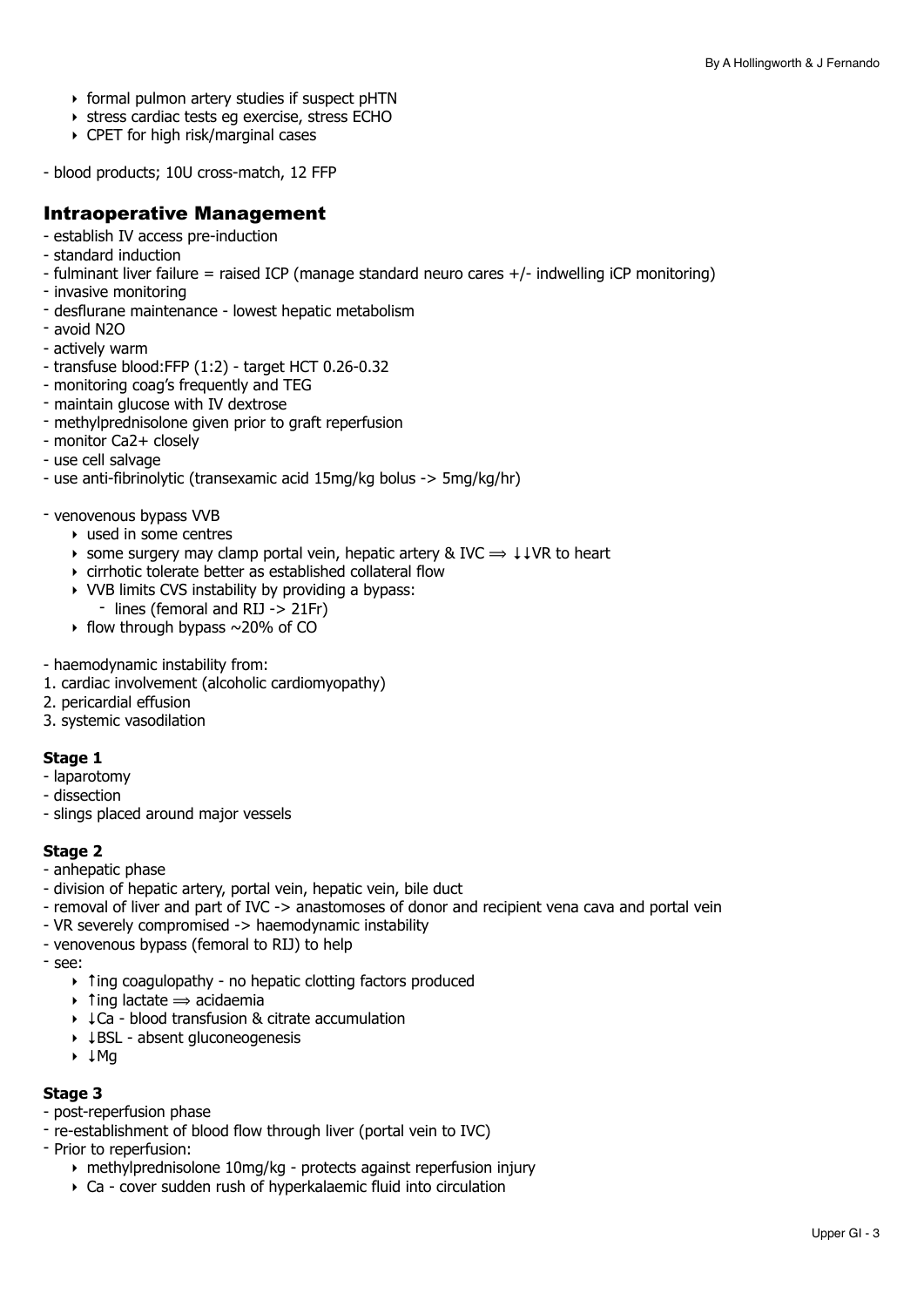- reperfusion syndrome:
	- ‣ caused by: cytokine release, complement activation
	- ‣ defined ↓MAP of 30% within 5mins reperfusion & lasting ≥1min (may persist for 1hr)
	- ‣ see hypothermia, arrhythmias, hypotension, hyperkalaemia, bradycardia
- hepatic artery re-anastomosis and bile duct reconstruction
- post reperfusion:
	- ‣ will need inotropes

### Postoperative Management

- some ICU, some on table extubation
- PCA or epidural (uncommon due to coagulopathy)
- ICU admission keep CVP <12
- avoid NSAIDS
- watch for complications:
- 1. whether graft is non-functioning ie ↑ing K, ↓BSL, ↑acidaemia, coagulopathy  $\mapsto$  will need urgent retransplantation
- 2. hepatic artery thrombosis -> thrombectomy or retransplantation
- 3. sepsis
- 4. acute graft rejection
- will start on immunosuppressants early tacrolimus & steroids

# <span id="page-3-0"></span>Hepatic Resection

- usual indication = metastatic colorectal adenocarcinoma or cholangiocarcinoma
	- $\rightarrow$  improves 5yr survival from 0 to 30%
- major resection = 30-75% liver removed

# Anatomy

- highly vascular  $\sim$  1.5L/min
	- ‣ 80% from portal vein
	- ‣ 20% hepatic artery
- regeneration from hyperplasia of remnant

#### Preoperative Management

- avoid drugs which may compound post op hepatic encephalopathy ie benzo's
- standard Ix:
	- ‣ chemo/radio
	- ‣ Ax for ↑R sided heart pressures/CVP
- Child Pugh Clinical Scoring system can be used to grade amount of resection possible:
	- ‣ Ascites
	- ‣ Encephalopathy
	- ‣ Albumin
	- ‣ Bili
	- ‣ PT/INR
- Other tests = indocyanine green retention = measures liver perfusion & bilary excretion

## Intraoperative Management

- be prepared for catastrophic blood loss (10U crossmatch)
- use shorting acting drugs that ideally minimally metabolised by liver
- invasive monitoring -/+ CVP monitoring
- massive access (12Fr CVL or 7.5Fr Swan-Ganz introducer)
- thoracic epidural effective but RCTs show wound catheters just as good and assoc with ↓LOS
- preserve hepatic blood flow (use isoflurane or desflurane) (avoid N2O)
- permissive hypotension SBP 70-80mmHg (decreases bleeding and congestion)
- $-$  keep CVP low  $\Rightarrow$   $\downarrow$  blood loss:
	- ‣ epidural boluses
	- ‣ head up or head down position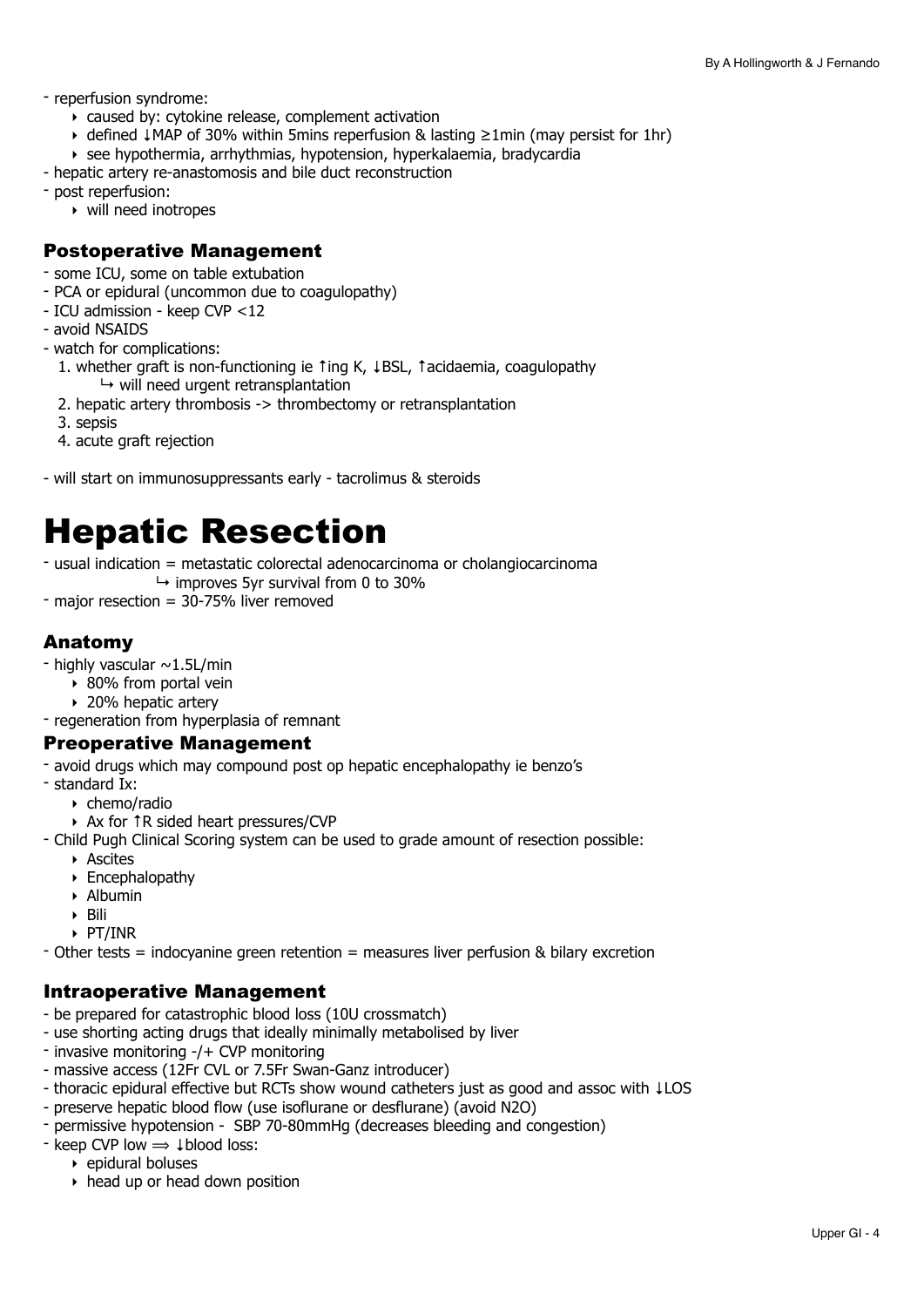- ‣ restrict pre-restriction fluid
- ‣ diuretics or GTN infusion
- ‣ minimal PEEP
- $\rightarrow$  aim for CVP  $\leq$ 5
- actively warm
- monitor BSl carefully
- use TXA
- NG/NJ tubes passed
- subarachnoid morphine
- remifentanil
- clonidine 1-2mcg\kg IM

#### **Stages**

- 1. perihepatic dissection
- 2. identification of vascular anatomy
- 3. may use intraoperative U/S to pinpoint lesions
- 4. resection

- resection causes bleeding that may need to be controlled using

- ‣ Pringle's Manoeuvre:
	- intermittent cross clamping of vascular inflow (portal & hepatic vessel)
	- $\Rightarrow$   $\downarrow$  10% CO & † afterload by 20-30%
	- may cause ischaemic injury
- ‣ Total occlusion of supra & infra hepatic vena cava
	- significant CVS compromise
	- ↓CO by 60%

# Postoperative Management

- HDU\ICU cares
- early enteral feeding
- monitor for post op liver failure:
	- ‣ incidence 3% peaks at 72hrs post op
	- $\rightarrow$  signs = coagulopathy and encephalopathy
	- ‣ techniques to avoid:
		- radiological ligation/embolisation of lobe to be resected  $\Rightarrow$  hypertrophy of rest of liver pre-op as preconditioning
		- ischaemia-reperfusion:
			- ischaemic pre-conditionning: short ischaemia, reperfusion then long ischaemia
			- intermittent clamping 10-15min, then 5min perfusion
			- Anti-oxidants NAC infusion
- Peak disturbance in coagulation @ Day 3: INR 1.2-1.8 + on LMWH!

 $\rightarrow$  just when you want to pull epidural - use FFP cover

- PCA
- post op complications (in 30%):
	- ‣ major bleed
	- ‣ liver/renal dysfunction: measure ammonia if encephalopathy is queried
	- ‣ resp failure
	- $\triangleright$  sepsis
	- ‣ intra-abdo infection
- expected self limiting ascites in 1st 48hrs

# <span id="page-4-0"></span>Pancreas Transplantation

- indication = type I DM & its complications
- 3 types:
	- ‣ SPK simulatneous pancreas & kidney transplant (most common)
	- ‣ PAK pancreas after kidney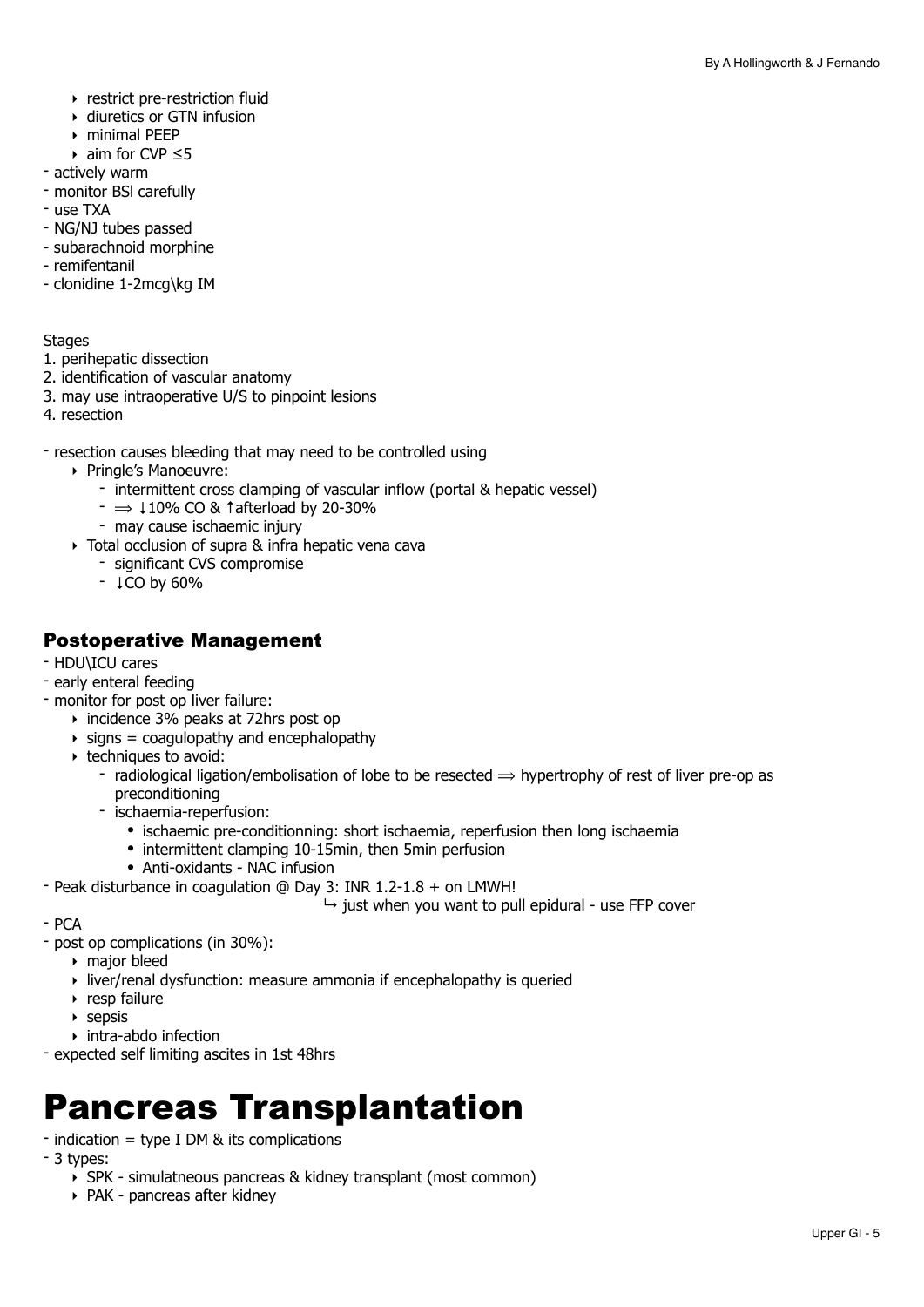- ‣ PAT pancreas alone transplant
- General criteria =
	- ‣ renal dysfunction
	- $\blacktriangleright$  <50
	- $\triangleright$  BMI $<30$
	- ‣ low cardiac risk
- 5-7hr surgery

#### **Preoperative**

- ECG, ECHO, radionuclear stress test
- Bloods: UEs, ABG, coags, LFTs, X match 4 units
- dialyse to 0.5kg of target weight
- Examine for complications of DM:

Table 2 Complications of diabetes mellitus

#### **General**

**Infections** Joint contractures Hypoglycaemia/hyperglycaemia Diabetic ketoacidosis Non-ketotic hyperosmolar state

#### Macrovascular

Ischaemic heart disease Hypertension Stroke and peripheral vascular disease

#### Microvascular

Peripheral vascular disease Nephropathy and renal failure Retinopathies Neuropathies (autonomic and somatic)

# **Perioperative**

#### **Surgery:**

- midline incision
- intraperitoneal procedure
- iliac vessel clamping & unclamping: ‣ risk of ↓MAP compromising graft on release

#### **Induction**

- sliding scale insulin
- methylprednisolone 1g
- NG tube
- CVL for post of PN
- A line BSL, & pressure monitoring
- ETT DM & ↑reflux risk
- atracurium

#### **Maintenance**

- TIVA or volatile fine
- +/- epidural risks = coagulaopthy, difficult volume assessment but beneficial post op
- @pancreatic anastomosis:
	- ‣ stop insulin
	- ‣ monitor BSL every 15mins often need dextrose infusion
- iliac unclamping:
	- ‣ ↓MAP
	- ‣ ↑K

# Postop

- Generally HDU/ICU
- Watch for complications:
	- ‣ graft thrombosis
	- ‣ pancreatitis
	- ‣ infection